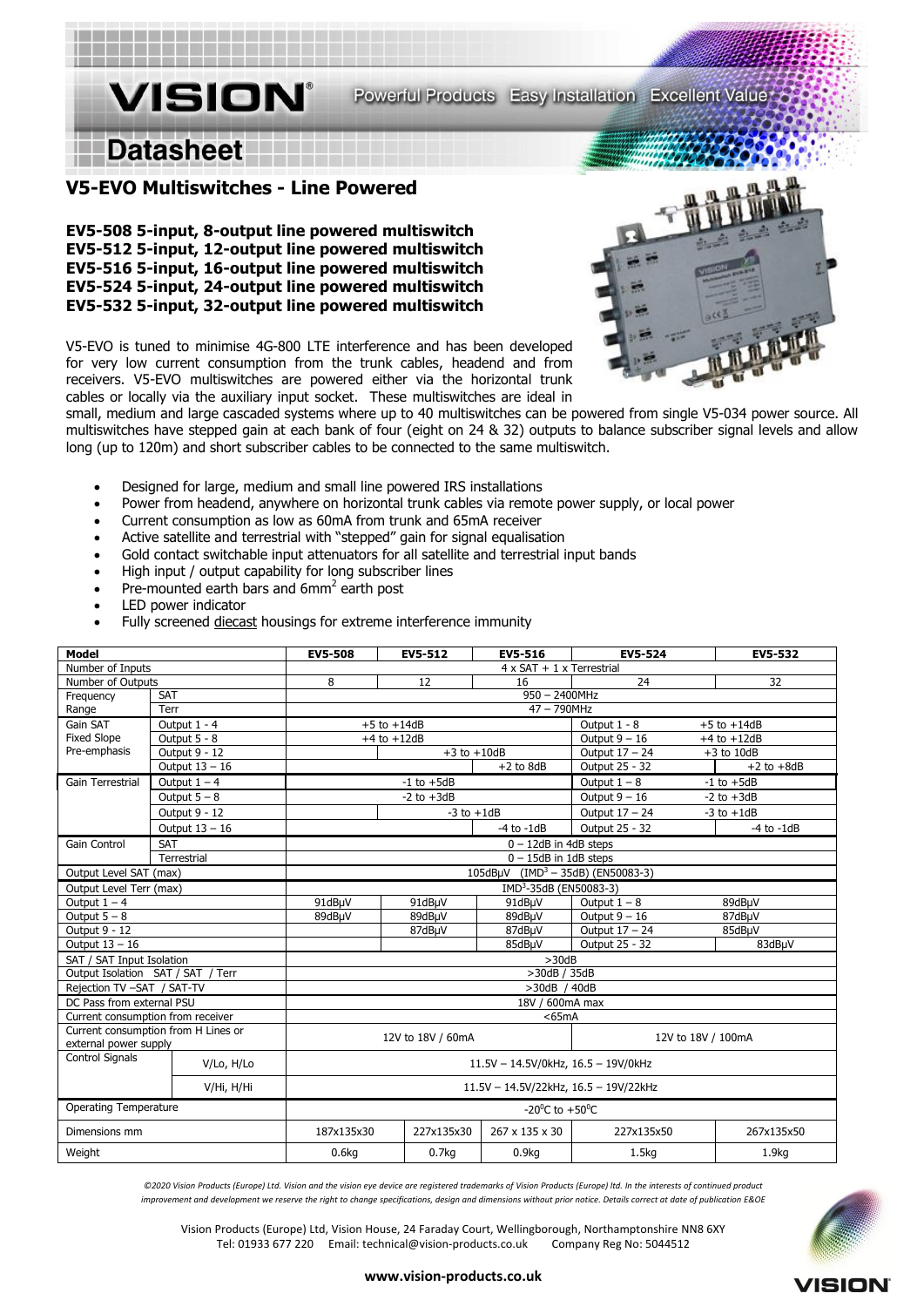# **Datasheet**

**VISION®** 

### **V5-EVO Multiswitches - Mains Powered**

**EV5-508M 5-input, 8-output mains-powered multiswitch EV5-512M 5-input, 12-output mains-powered multiswitch EV5-516M 5-input, 16-output mains-powered multiswitch EV5-524M 5-input, 24-output mains-powered multiswitch EV5-532M 5-input, 32-output mains-powered multiswitch** 

V5-EVO is tuned to minimise 4G-800 LTE interference and has also been developed for very low current consumption from trunk cables and receivers alike. EV5-xxxM series mains-powered multiswitches are designed to be used either as stand-alone radial multiswitches for "star" wired networks or to be used in conjunction as a power source with the line powered multiswitches for smaller to medium cascaded networks. These mains-



powered multiswitches can be used to power up to six line powered multiswitches and an LNB. EV5-xxxM will power a Quattro LNB via the horizontal inputs at up to 650mA max. Power is provided from the built-in switch-mode power supply.

EV5 has been developed to minimise 4G-800 LTE interference with built-in filtering of the terrestrial input to 790MHz and sharp filtering and excellent isolation of the satellite inputs. The diecast housing provides maximum screening and is fitted with "sloton" mounting brackets for easy installation.

| <b>Model</b>                                                                              |                  |                                                           | <b>EV5-508M</b>                              | <b>EV5-512M</b> | <b>EV5-516M</b>          | <b>EV5-524M</b>                   | <b>EV5-532M</b>   |  |
|-------------------------------------------------------------------------------------------|------------------|-----------------------------------------------------------|----------------------------------------------|-----------------|--------------------------|-----------------------------------|-------------------|--|
| Number of Inputs                                                                          |                  | $4 \times SAT + 1 \times Terrestrial$                     |                                              |                 |                          |                                   |                   |  |
| Number of Outputs                                                                         |                  | 8                                                         | 12                                           | 16              | 24                       | 32                                |                   |  |
| Frequency Range                                                                           |                  | <b>SAT</b>                                                | 950-2150MHz                                  |                 |                          |                                   |                   |  |
|                                                                                           |                  | Terr                                                      | $47 - 790$ MHz                               |                 |                          |                                   |                   |  |
| Gain SAT                                                                                  | Output 1 - 4     |                                                           |                                              | $0$ to $+8dB$   |                          | Output 1 - 8<br>$-3$ to $+5dB$    |                   |  |
| <b>Fixed Slope</b>                                                                        | Output 5 - 8     |                                                           |                                              | $-1$ to $+6dB$  |                          | Output $9 - 16$                   | $-4$ to $+3dB$    |  |
| Pre-emphasis                                                                              | Output 9 - 12    |                                                           |                                              |                 | $-2$ to $+3dB$           | Output 17 - 24                    | $-5$ to $+1dB$    |  |
|                                                                                           | Output $13 - 16$ |                                                           |                                              |                 | $-3$ to $1dB$            | Output 25 - 32                    | $-6$ to $-1dB$    |  |
| Gain Terrestrial                                                                          | Output $1 - 4$   |                                                           |                                              | $-1$ to $+3dB$  |                          | Output $1 - 8$                    | $-2$ to $+1dB$    |  |
|                                                                                           | Output $5 - 8$   |                                                           |                                              | $-2$ to $+1dB$  |                          | Output $9 - 16$<br>$-4$ to $-1dB$ |                   |  |
|                                                                                           |                  | Output 9 - 12                                             |                                              | $-3$ to $-1dB$  |                          | Output 17 - 24                    | $-5$ to $-2dB$    |  |
|                                                                                           | Output $13 - 16$ |                                                           |                                              |                 | $-4$ to $-3dB$           | Output 25 - 32                    | $-6$ to $-4dB$    |  |
| Gain Control                                                                              |                  | Terrestrial                                               |                                              |                 | $0 - 15$ dB in 1dB steps |                                   |                   |  |
| Output Level SAT                                                                          |                  |                                                           | 96dBµV (IMD <sup>3</sup> - 35dB) (EN50083-3) |                 |                          |                                   |                   |  |
| Output Level Terr                                                                         |                  |                                                           | (EN50083-3) IMD <sup>3</sup> -35dB           |                 |                          |                                   |                   |  |
| Output 1-4                                                                                |                  | 94dBµV                                                    |                                              | Output $1 - 8$  | 92dBµV                   |                                   |                   |  |
| Output 5-8                                                                                |                  | 92dBµV                                                    |                                              | Output $9 - 16$ | 90dBµV                   |                                   |                   |  |
| Output 9-12                                                                               |                  | 90dBµV                                                    |                                              | Output 17 - 24  | 88dBµV                   |                                   |                   |  |
| Output 13-16                                                                              |                  |                                                           |                                              | 88dBµV          | Output 25 - 32           | 86dBµV                            |                   |  |
| SAT / SAT Input Isolation                                                                 |                  | >30dB                                                     |                                              |                 |                          |                                   |                   |  |
| Output Isolation SAT / SAT / Terr                                                         |                  | >30dB / 35dB                                              |                                              |                 |                          |                                   |                   |  |
| Rejection TV -SAT / SAT-TV                                                                |                  | >30dB / 40dB                                              |                                              |                 |                          |                                   |                   |  |
| DC Pass from built-in PSU                                                                 |                  | 14V / 18V / (Terrestrial) 12V < 0.65A total (12V - 100mA) |                                              |                 |                          |                                   |                   |  |
| Current consumption from receiver                                                         |                  |                                                           | $<$ 65 $mA$                                  |                 |                          |                                   |                   |  |
| Control Signals                                                                           |                  | V/Lo, H/Lo                                                | 11.5V - 14.5V/0kHz, 16.5 - 19V/0kHz          |                 |                          |                                   |                   |  |
|                                                                                           |                  | V/Hi, H/Hi                                                | 11.5V - 14.5V/22kHz, 16.5 - 19V/22kHz        |                 |                          |                                   |                   |  |
| Power Consumption 230V AC 50/60Hz<br>without external load/ with maximum<br>external load |                  | 2W/17W                                                    |                                              | 3W/17W          |                          |                                   |                   |  |
| <b>Operating Temperature</b>                                                              |                  | $-20^{\circ}$ C to $+50^{\circ}$ C                        |                                              |                 |                          |                                   |                   |  |
| Dimensions mm                                                                             |                  |                                                           | 253x135x52                                   | 293x135x52      | 333 x 135 x 52           | 293x135x52                        | 293x135x52        |  |
| Weight                                                                                    |                  |                                                           | 0.8 <sub>kq</sub>                            | 0.9Kq           | 1.1 <sub>kq</sub>        | 1.7 <sub>kq</sub>                 | 2.1 <sub>kq</sub> |  |

*©2020 Vision Products (Europe) Ltd. Vision and the vision eye device are registered trademarks of Vision Products (Europe) ltd. In the interests of continued product improvement and development we reserve the right to change specifications, design and dimensions without prior notice. Details correct at date of publication E&OE*

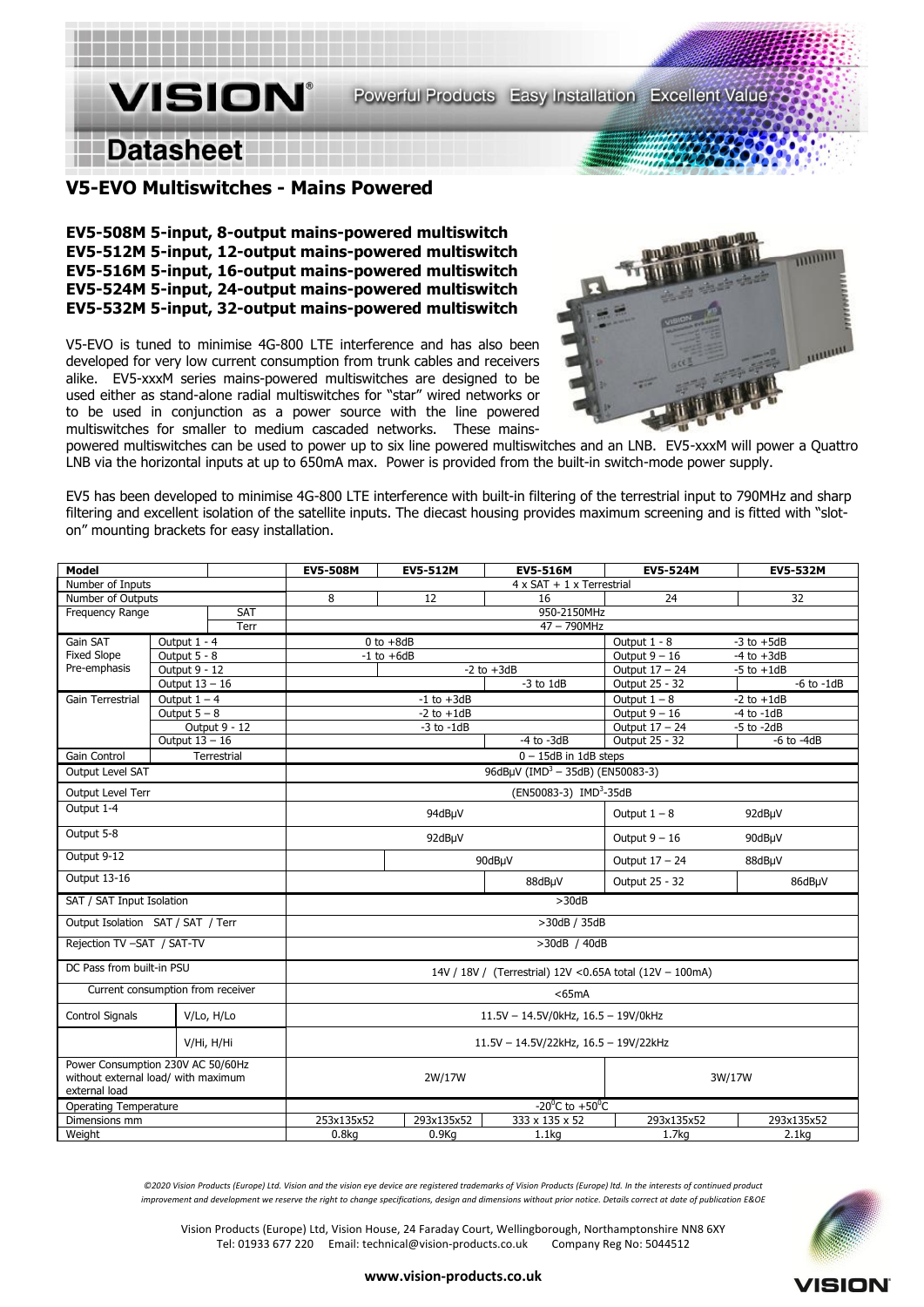**Datasheet** 

# **V5-EVO Launch & Line Amplifiers**

**VISION®** 

# **EV5-100T Mains Powered Launch Amplifier EV5-101T Line / Remote Powered Launch / Repeater Amplifier**

EV5 Launch and Line amplifiers are designed for EV5 cascaded and radial multiswitch systems for amplifying satellite and terrestrial trunk cable signals. Each amplifier has four separate SAT IF amplifiers and one broadband terrestrial amplifier in a fullyscreened diecast housing for added interference immunity. V5-100T and 101T are designed to reject 4G-800 LTE interference. Each model incorporates reliable gold contact switched attenuation and slope control on all five inputs. The terrestrial amplifiers use high quality push-pull technology for low distortion and high output capability.

EV5-100T with built-in power supply can be used to power line powered systems including the LNB at up to 2A. EV5-101T can be line powered via its input or output connectors or with a remote power supply (V5-034 recommended). Both models have LED indicators for power on both 14V (V) and 18V (H) line. EV5-100T has additional red/green LEDs for overload or short-circuit identification.

| Model                                                                                              |                              | <b>EV5-100T</b><br><b>EV5-101T</b>                 |                                                 |  |  |  |
|----------------------------------------------------------------------------------------------------|------------------------------|----------------------------------------------------|-------------------------------------------------|--|--|--|
|                                                                                                    | <b>SAT IF</b>                | 950-2400MHz                                        |                                                 |  |  |  |
| <b>Frequency Range</b>                                                                             | <b>Terrestrial</b>           | 47-790MHz                                          |                                                 |  |  |  |
|                                                                                                    | <b>SAT IF</b>                | 22dB                                               |                                                 |  |  |  |
| Gain                                                                                               | <b>Terrestrial</b>           | 22dB                                               |                                                 |  |  |  |
| <b>Gain Control/ Attenuation</b>                                                                   | <b>SAT &amp; Terr Inputs</b> | $0 - 15$ dB 1dB steps                              |                                                 |  |  |  |
|                                                                                                    | <b>SAT IF</b>                | 0/3/5/7dB                                          |                                                 |  |  |  |
| <b>Slope Control</b>                                                                               | <b>Terrestrial</b>           | 0/6/12/18dB                                        |                                                 |  |  |  |
| <b>Isolation</b>                                                                                   | SAT / SAT                    | 30dB                                               |                                                 |  |  |  |
|                                                                                                    | SAT / Terr                   | 30dB                                               |                                                 |  |  |  |
| <b>Noise Figure (typical)</b>                                                                      |                              | $\leq$ 9dB                                         |                                                 |  |  |  |
| Terr Output IMD <sup>3</sup> -35dB (EN50083-3)<br>SAT IF Output IMD <sup>3</sup> -35dB (EN50083-3) |                              | 115dBµV<br>114dBµV                                 |                                                 |  |  |  |
| <b>External powering</b>                                                                           | <b>V</b> Lines               | 14V 0.5A switchable with LED indicator             |                                                 |  |  |  |
|                                                                                                    | <b>H</b> Lines               | 18V 2.0A switchable with LED indicator             |                                                 |  |  |  |
|                                                                                                    | <b>Terr Lines</b>            | 12V 0.1A switchable with LED indicator             |                                                 |  |  |  |
| DC Pass switchable via H Lines                                                                     |                              | 2A max when load is shared on H:Lo & H:Hi          |                                                 |  |  |  |
| <b>Power consumption</b>                                                                           |                              | 230V AC 50Hz 7w without external load              | DC 9-18V 4W line powered or external PSU**      |  |  |  |
| Operating temperature range                                                                        |                              | -20 $^{\circ}$ to +50 $^{\circ}$ C                 |                                                 |  |  |  |
| LED indicators x 3                                                                                 |                              | Green: 12V on   18V on   14V on / Red: overload/SC | Green 12V on   18V on   14V on                  |  |  |  |
| <b>Connectors / Earth Connection</b>                                                               |                              | RF F female   4mm2 Earth Post   UK mains plug 3A   | RF F female   4mm2 Earth Post   DC 18V F female |  |  |  |
| <b>Dimension &amp; Weight</b>                                                                      |                              | 284x 135x52mm 1.0kg                                | 178x135x30mm 0.6kg                              |  |  |  |

\*\* recommended PSU for external remote power is EV5-034 18V 2.5A. Use direct connection to EV5-101T or V5-033 DC injector/ line power tap.



*©2020 Vision Products (Europe) Ltd. Vision and the vision eye device are registered trademarks of Vision Products (Europe) ltd. In the interests of continued product improvement and development we reserve the right to change specifications, design and dimensions without prior notice. Details correct at date of publication E&OE*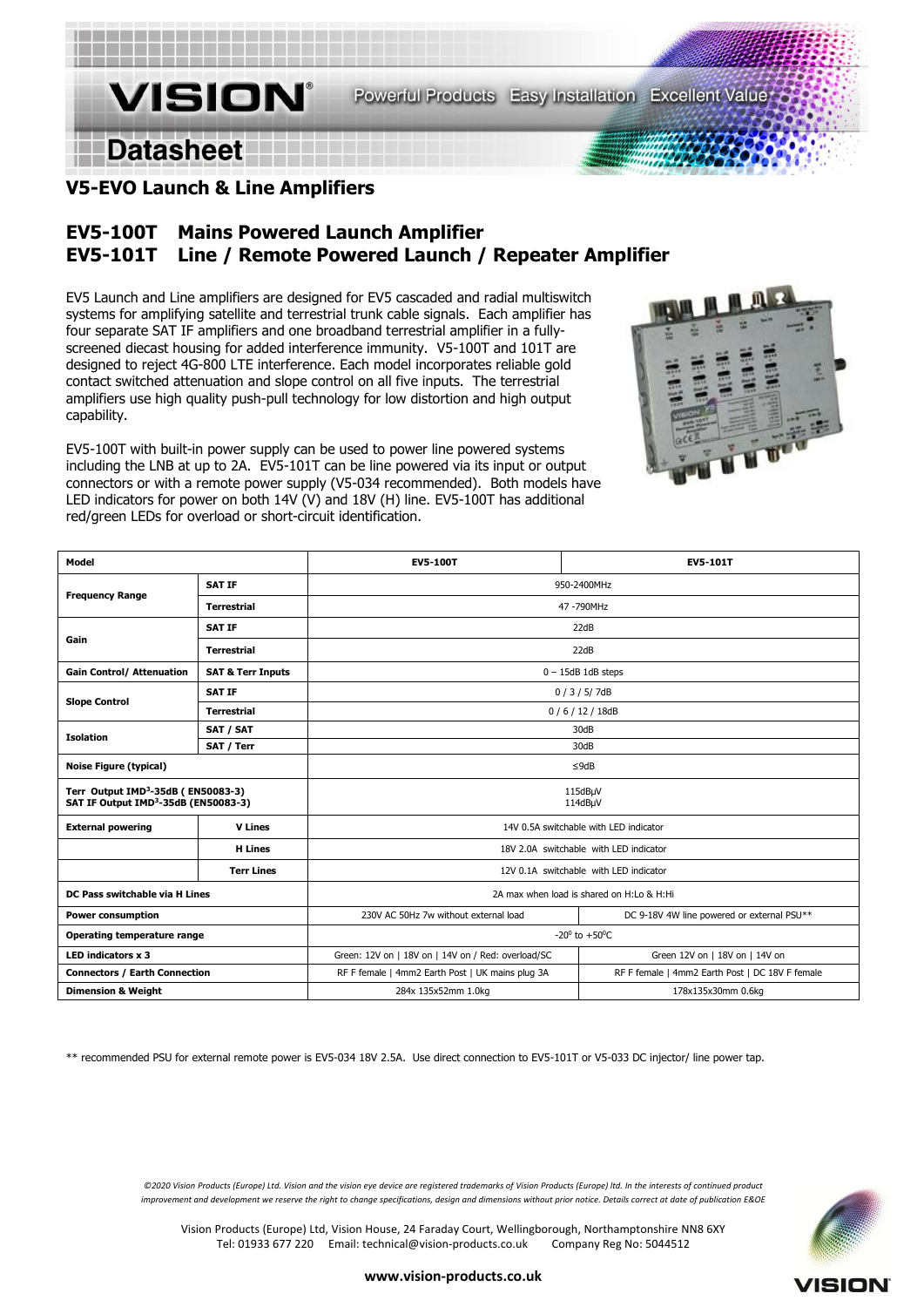

**V5-EVO Splitters & Taps 4 x SAT + 1 x Terr** 

| <b>EV5-204</b> | 2-way equal splitter |
|----------------|----------------------|
| <b>EV5-408</b> | 4-way equal splitter |
| <b>EV5-210</b> | Tap-10dB             |
| <b>EV5-220</b> | Tap-20dB             |

V5-EVO splitters are built to compliment all V5-EVO models is small, medium and large IRS installations. With class leading performance in terms of low insertion loss, cable slope pre-emphasis and linearity, these splitters and taps allow managed trunk signal distribution for 5-wire IRS. V5-EVO taps attenuate the signal to the side output while minimising trunk through losses. EV5 splitters provide equal division of the incoming signal to all ports.

V5-EVO splitters and taps pass DC on the through lines at up to 2A when the current is shared across 2 of the IF lines. Switchable DC is provided on the tap/splitter ports of the H:lo and H:hi lines.



| Model                        |             | EV5-210                                                                                                                                                                 | EV5-220                                   | EV5-204 | <b>EV5-408</b> |  |  |
|------------------------------|-------------|-------------------------------------------------------------------------------------------------------------------------------------------------------------------------|-------------------------------------------|---------|----------------|--|--|
| <b>Frequency range</b>       | <b>SAT</b>  | 4 x 950 - 2400MHz                                                                                                                                                       |                                           |         |                |  |  |
| <b>Terr</b>                  |             | $1 \times 5 - 862$ MHz                                                                                                                                                  |                                           |         |                |  |  |
| Number of tap outputs        |             | $1 \times 5$ Tap                                                                                                                                                        | $1 \times 5$ splitter<br>$1 \times 5$ Tap |         | 4 x 5 splitter |  |  |
| <b>Through loss</b>          | <b>SAT</b>  | $<$ 2dB                                                                                                                                                                 | $<$ 1dB                                   | 4dB     | 8dB            |  |  |
|                              | <b>Terr</b> | $<$ 2dB                                                                                                                                                                 | $<$ 1dB                                   | 4dB     | 8dB            |  |  |
| <b>Tap loss</b>              | <b>SAT</b>  | 10dB                                                                                                                                                                    | 20dB                                      | 4dB     | 8dB            |  |  |
|                              | Terr        | 10dB                                                                                                                                                                    | 20dB                                      | 4dB     | 8dB            |  |  |
|                              | <b>SAT</b>  | 30dB                                                                                                                                                                    |                                           |         |                |  |  |
| <b>Input Isolation</b>       | <b>Terr</b> | 30dB                                                                                                                                                                    |                                           |         |                |  |  |
| <b>Return loss</b>           |             | >13dB                                                                                                                                                                   |                                           |         |                |  |  |
| DC through pass H lines      |             | 2.0A max when shared across H:lo & H:hi (1A max through one line)                                                                                                       |                                           |         |                |  |  |
| DC through pass Terr line    |             | $0.1A$ max                                                                                                                                                              |                                           |         |                |  |  |
| <b>Connectors</b>            |             | F female (F male quick to f female on earth bar) 1.0mm max centre conductor for direct connection<br>5 x F male quick to F male quick for close coupling of multiswitch |                                           |         |                |  |  |
| <b>Operating temperature</b> |             | -20 <sup>°</sup> C to +50 <sup>°</sup> C                                                                                                                                |                                           |         |                |  |  |
| <b>Dimensions mm</b>         |             | 126x135x30mm                                                                                                                                                            |                                           |         | 267x135x30mm   |  |  |
| Weight                       |             | 0.44kg                                                                                                                                                                  |                                           |         | 0.7kg          |  |  |
| All specification ±1dB       |             |                                                                                                                                                                         |                                           |         |                |  |  |

V5-EVO is designed to be installed using type 100 cable and larger sizes are usually unnecessary if the system is correctly planned.

V5-EVO taps and splitters are designed with high quality 1.0mm f-female sockets for high surface area contact and maximum return loss performance. Use **only** type-100 cable directly on inputs or outputs. For larger cables it is important to use the correct reducing pin connectors. Consult your cable/connector supplier. Do not force type-125 cable directly into the connectors as damage will occur.

*©2020 Vision Products (Europe) Ltd. Vision and the vision eye device are registered trademarks of Vision Products (Europe) ltd. In the interests of continued product improvement and development we reserve the right to change specifications, design and dimensions without prior notice. Details correct at date of publication E&OE*

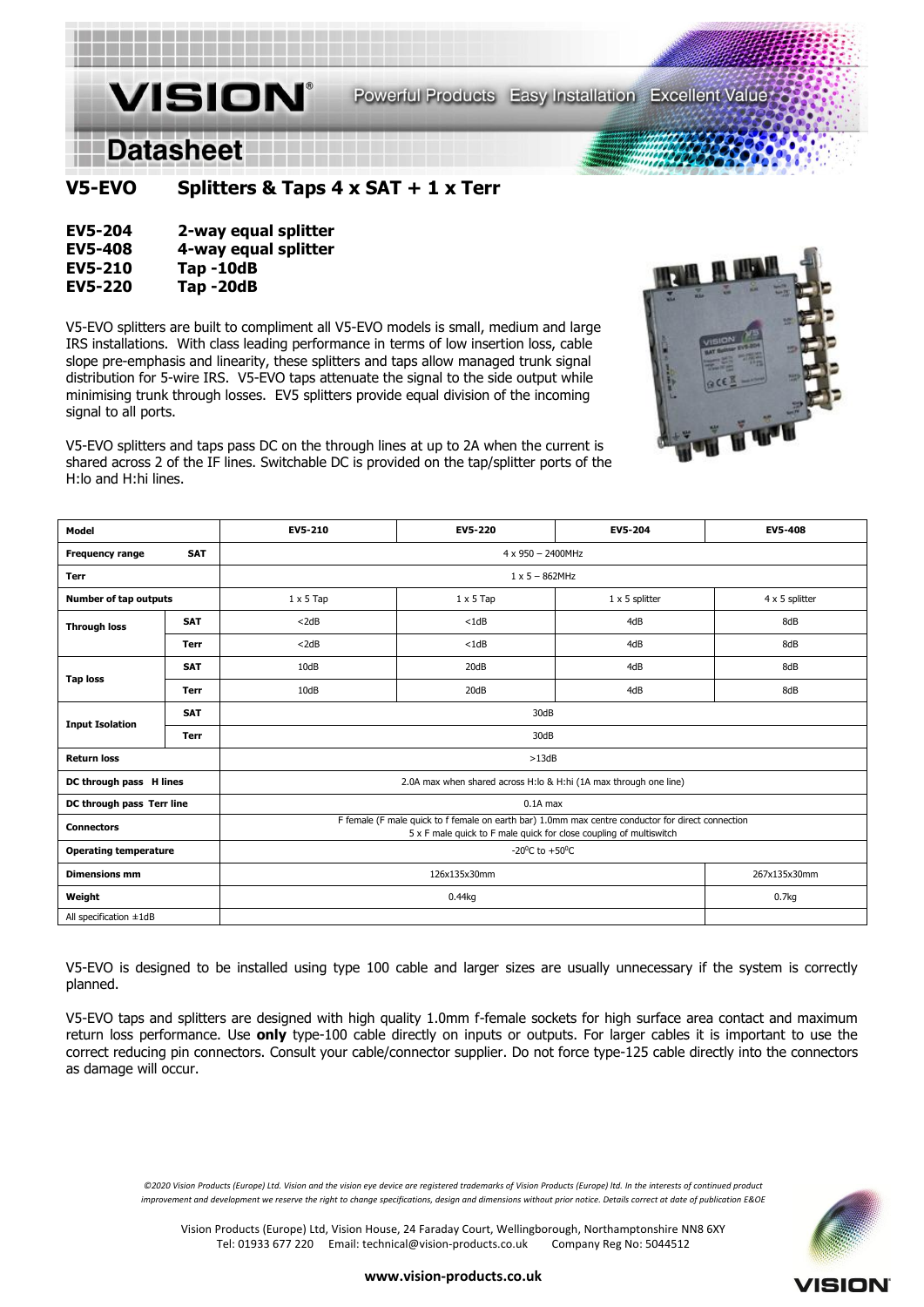

## **Planning and design of EV5 systems**

V5-EVO is simple to plan and build into a fully operational and reliable IRS installation. Trunk signal levels remain low because each multiswitch has gain at satellite IF and terrestrial frequencies. In standard "tree-and-branch" or "cascaded" distribution, the cable losses are calculated and the appropriate tap value is inserted into the trunk to supply the multiswitch input with the optimum signal level. This enables a balanced system as the multiswitches furthest from the amplifier require the least tap value and those nearest the amplifier require the greatest tap side-loss value.



Where a "star" network is required the multiswitches can be connected to splitter/splitters to form an equi-distant cable network. Each multiswitch will be provided with the same signal levels for equal performance. Calculation of the cable attenuation based on the cable lengths can determine the correct amount of amplification.

Further adjustment of the of the input signal can be made using the input attenuator switches on line powered models.

Combinations of "tree-and-branch" and "star" wired systems can be assembled to suit the building layout. Multiswitches can be close coupled, remote wired directly, or to a tap or splitter giving the flexibility to position the multiswitch nearer to the central position of apartments for best performance. Always try to position multiswitches as near to apartments as possible. Best practice and performance dictates that subscriber cables are best kept as short as possible. However EV5 multiswitches can provide adequate signal for up to 100m subscriber cables.

It is always recommended to minimise the use of amplifiers. In analysis of technical support it was found that a high proportion of technical problems were due to too much amplification of both satellite and terrestrial signals. Avoid amplifying trunk signals and then immediately attenuating with a high tap value.

V5-EVO multiswitches have "stepped" gain outputs (shown in data above) to accommodate short and long subscriber lines with a 2dB step in each group of four (or eight on EV5-524 and 532) outputs. Gain is pre-emphasised to high frequencies to counteract the effects of cable slope attenuation.

The terrestrial input of V5-EVO amplifiers and multiswitches are filtered 47 to  $790$ MHz. terrestrial filter is fitted at the input to minimise 4G-800 LTE interference. The 4G-800 filter will cut LTE interference in each of the amplifier and the multiswitches by up to 14dB giving a total 28dB of protection in the network. Further filtering may be necessary due to local conditions.



*©2020 Vision Products (Europe) Ltd. Vision and the vision eye device are registered trademarks of Vision Products (Europe) ltd. In the interests of continued product improvement and development we reserve the right to change specifications, design and dimensions without prior notice. Details correct at date of publication E&OE*

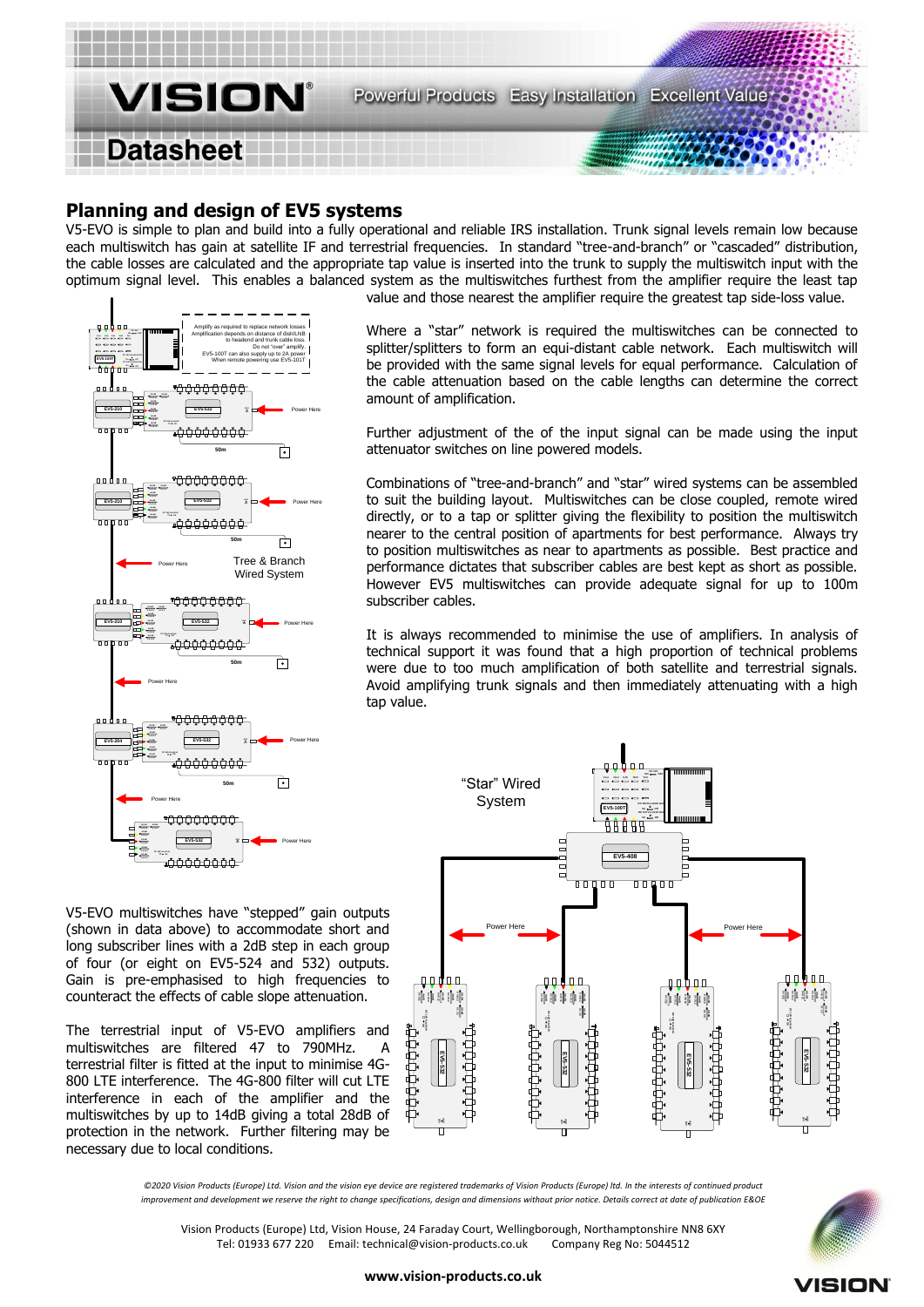**EV5 Power Supplies** 

**Datasheet** 



. . . . . . . . . . . . . . . . .

**VISION®** 

EV5-034 switch-mode-power-supply is designed to provide up to 2.5A at 18V which is enough to power even the largest of installations with as many as 40 x EV5-532 multiswitches connected together. That's a total of 1,280 subscriber cables!

EV5-034 has been fitted with 600mm DC lead terminated in a F male connector and a 500mm AC input lead with UK standard plug fused at 3A.

EV5-034 power supply is housed in an ABS moulded housing incorporating a red "power on" LED. If the LED is not illuminated the power is disconnected or the output is short-circuited.

The power supply housing incorporates large easy to see fixing lugs for convenient bulkhead mounting



The EV5-185 is a small UK standard plug-top power supply capable of delivering 18V at up to 500mA (0.5A) with short-circuit protection. It is ideal for smaller systems of three or four multiswitches and an LNB. Fitted with a male F connector makes it reliably connect to the auxiliary connector on an EV5 multiswitch or the EV5-033 DC injector.

| <b>Model</b>                      | <b>EV5-185</b>                                         | <b>EV5-034</b>    |  |
|-----------------------------------|--------------------------------------------------------|-------------------|--|
| Voltage                           | 18V DC                                                 |                   |  |
| Maximum Current                   | 0.5A (500mA)                                           | 2.5A (2500mA)     |  |
| Power Supply Type                 | Switch-Mode Power Supply (SMPS)                        |                   |  |
| Input Voltage                     | 240V AC 50Hz                                           |                   |  |
| <b>Maximum Consumption</b>        | 11.50W                                                 | 57W               |  |
| DC Connector                      | F Male Connector to IEC 60169-24                       |                   |  |
| DC Lead length (nominal)          | 600 <sub>mm</sub>                                      |                   |  |
| AC mains lead length (nominal)    | N/A (Plug Top)                                         | 500 <sub>mm</sub> |  |
| <b>Operating Temperature</b>      | $-5^0C$ to $+50^0C$ Indoor Use Only                    |                   |  |
| Weight                            | 0.1 <sub>kq</sub>                                      | 0.3 <sub>kq</sub> |  |
| Housing Dimension inc fixing lugs | 142 $mm \times 75mm \times 47mm$<br>75mm x 50mm x 35mm |                   |  |

*©2020 Vision Products (Europe) Ltd. Vision and the vision eye device are registered trademarks of Vision Products (Europe) ltd. In the interests of continued product improvement and development we reserve the right to change specifications, design and dimensions without prior notice. Details correct at date of publication E&OE*

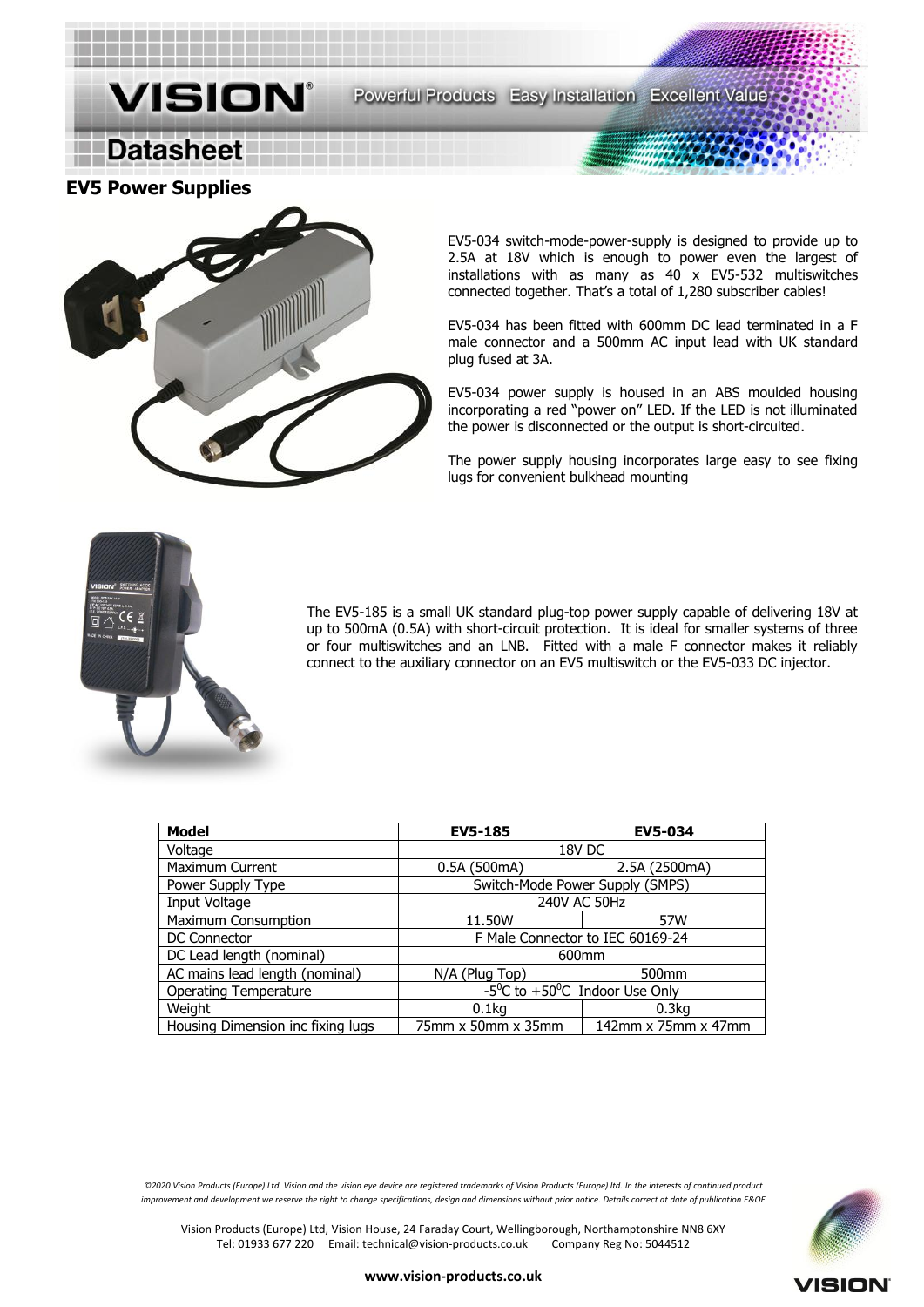

# **EV5-033 DC Inserter or DC Tap**



V5-033 is a switchable dual direction DC inserter ideal for remote powering of EV5 systems anywhere in the trunk cable. The DC can be diverted up, down or in both directions in a network. LED indicators confirm the direction of DC powering. V5-033 is fully screened for high RF performance and interference immunity. This model is ideal for remote powering where mains voltage is not available for a headend power supply / amplifier and can also be used to tap off DC voltages to other DC devices.



# **EV5-255 5-Core Galvanic Isolator**

The Vision EV5-255 Galvanic Isolator is ideal as a critical safety device when the trunk cable of an IRS installation joins two buildings together. Where two buildings are joined across different phases of the mains it is likely that an earth potential difference is created and a high balancing current flows across the coaxial cables. EV5-255 isolates one building from the other at up to 2kV but allows the RF signal to pass with minimal insertion loss.

EV5-255 can also be used as a 5-core DC block.

Refer to separate EV5-255 data sheet for full information.

# **V17-018 Coaxial DC Block**

V17-018 coaxial DC block is a fully screened DC block for use where components in an IRS installation require DC isolation from each other. For example, in large systems it may be prudent to power separate zones in a system so as not to overload a particular power source, yet provide signals from the same headend.

V17-018 is also ideal where the addition of high power consumption devices are added to a system at a later date and require separate a power source to avoid overload of the original system. V17-018 can be used to DC isolate that addition device.



It is never good practice to connect two DC power supplies to the same coaxial cable.

They may be at slightly differing voltages and try to power each other causing premature failure. V17-018 will isolate up to 30V DC, is fully screened for interference immunity and fitted with a male and a female F connector.

*©2020 Vision Products (Europe) Ltd. Vision and the vision eye device are registered trademarks of Vision Products (Europe) ltd. In the interests of continued product improvement and development we reserve the right to change specifications, design and dimensions without prior notice. Details correct at date of publication E&OE*